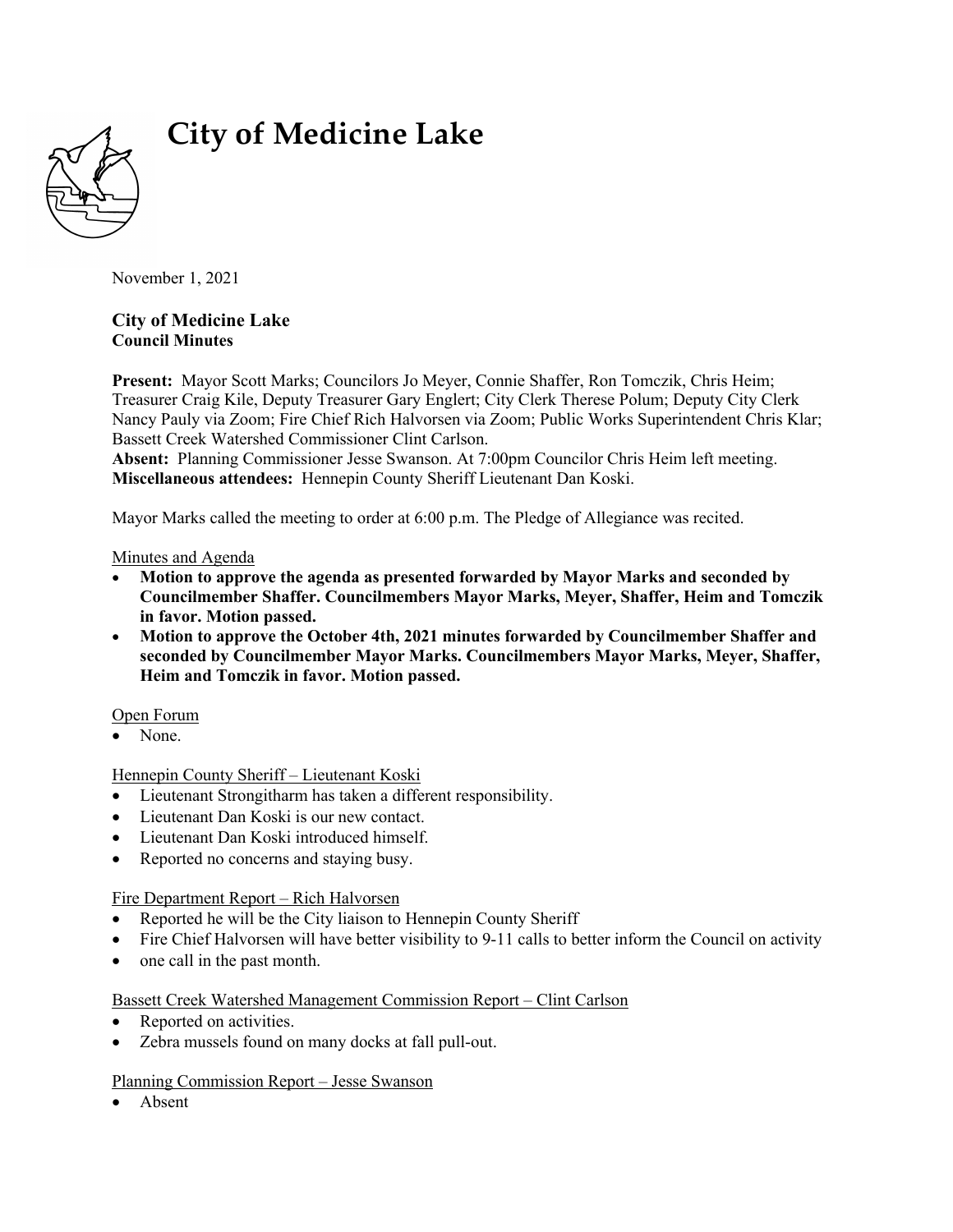Public Works Superintendent Report – Chris Klar

- Reported on power at park boards.
- Jevne park and tennis courts are closed for the season.
- A dozen trees were planted in Jevne park; trees are a gift from Hennepin County.
- **Motion to approve Resolution 21-31 a RESOLUTION ACCEPTING A MONETARY GIFT OF \$2,500 FROM LINDA LUTTS TO BENEFIT THE CITY OF MEDICINE LAKE PARKS DEPARTMENT FOR A JEVNE PARK BENCH IN MEMORY OF HER MOTHER & FATHER forwarded by Councilmember Shaffer and seconded by Councilmember Meyer. Mayor Marks, Councilmembers Shaffer, Meyer, Tomczik in favor. Councilmember Heim absent. Motion carried.**

Treasurer's Report – Craig Kile and Gary Englert

- Receipts in reporting period: \$7,521
- Receipts year to date: \$369,788
- Disbursements in reporting period: \$54,384
- Disbursements year to date: \$482,225
- Gary Englert reported he is researching auditing firms.
- Gary Englert reported on special projects donations.
- **Motion to approve the summary spending, receipts and cash balances through October 31, 2021 forwarded by Councilmember Shaffer, seconded by Councilmember Meyer. Mayor Marks, Councilmembers Meyer, Shaffer, Heim, and Tomczik in favor. Motion carried.**

#### Officer Reports:

Councilmember Meyer

- Reported on website progress and migrating to Office 365.
- Reported on CenterPoint Energy Franchise Agreement update.
- Reported on Minnesota Data Practices project progress.
- Reported that moving forward Fire Chief Halvorsen will be reporting on Hennepin County Sheriff's enforcement services division activities.

#### Councilmember Tomczik

- Reported on improvements on our city's recycling.
- Reported that he will implement city wide recycling education.

#### Councilmember Heim

- Reported that CIP in-person citizen input meetings have been held and were well attended.
- Reported a final design consultant meeting was held and SEH is developing the 95% plans, specifications and estimates.
- Reported a special session will be held December  $7<sup>th</sup>$  for SEH to present the final design.
- Reported Chris Heim has received 5 minutes to present to the Minnesota State Bonding Committee.
- Reported on the bonding update; both state and municipal.
- **Motion to approve Resolution 21-30 a RESOLUTION PROVIDING FOR THE ISSUANCE, SALE AND DELIVERY OF \$930,000 GENERAL OBLIGATION WASTE DISPOSAL BONDS, SERIES 2021A, AND AWARDING THE SALE THEREOF forwarded by Councilmember Shaffer and seconded by Mayor Marks. Mayor Marks, Councilmembers Shaffer, Meyer, Heim and Tomczik in favor. Motion carried.**

## Councilmember Shaffer

Reported she will assist to set up our deputy treasurer.